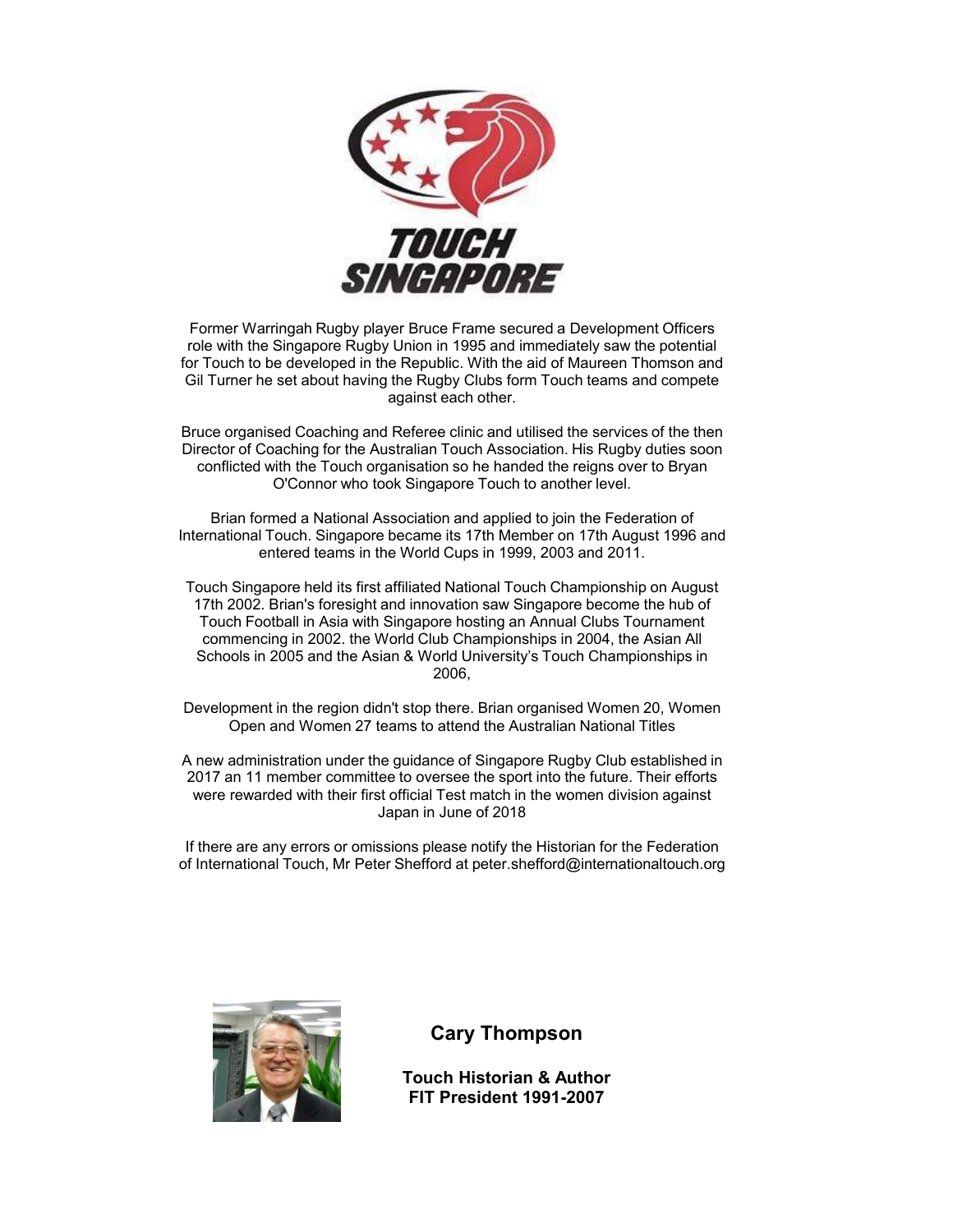#### **MEN OPEN**

| <b>Teams Played</b>                                                                                                                                               | P                                                                              | W                      |             | D | F                                                                             | A                                                                    | <b>BIGGEST WINNING MARGIN</b>                                                                                                                                                                                                      |  |  |  |  |
|-------------------------------------------------------------------------------------------------------------------------------------------------------------------|--------------------------------------------------------------------------------|------------------------|-------------|---|-------------------------------------------------------------------------------|----------------------------------------------------------------------|------------------------------------------------------------------------------------------------------------------------------------------------------------------------------------------------------------------------------------|--|--|--|--|
| Austria<br>Cook Islands<br>England<br>Fiji<br>Germany<br>Ireland<br>Japan<br>Malaysia<br>Netherlands<br>Scotland<br>South Africa<br><b>United States</b><br>Wales | 2<br>1<br>$\mathcal{P}$<br>2<br>$\overline{2}$<br>1<br>4<br>$\mathcal{P}$<br>0 | $\mathcal{P}$          | 2<br>1<br>4 |   | 6<br>6<br>3<br>6<br>12<br>20<br>$\mathcal{P}$<br>11<br>7<br>8<br>1<br>19<br>8 | 6<br>20<br>4<br>15<br>4<br>11<br>11<br>5<br>9<br>11<br>9<br>27<br>10 | $12 - 4$<br>Edinburgh<br>Germany<br>Ireland<br>$14-8$<br>Edinburgh<br>$11 - 5$<br>Coffs Harbour<br>Malaysia<br>Scotland<br>$6 - 3$<br>Coffs Harbour<br>$5-2$<br>Wales<br>Coffs Harbour<br>$5-4$<br><b>Netherlands</b><br>Edinburgh |  |  |  |  |
| <b>Total</b><br>$\Omega$                                                                                                                                          | 21                                                                             | 7                      | 13          | 1 | 109                                                                           | 142                                                                  | 13; Horatio Price 2015<br><b>Most Touchdown:</b>                                                                                                                                                                                   |  |  |  |  |
| <b>Best Position:</b>                                                                                                                                             |                                                                                | 13th - 2011            |             |   |                                                                               |                                                                      | 4; Toh 2011 / Price 2015<br>In one game:                                                                                                                                                                                           |  |  |  |  |
| <b>Worst Position:</b>                                                                                                                                            |                                                                                | 13th - 2011            |             |   |                                                                               |                                                                      | 1.18 Horatio Price 2015 (1)<br><b>Best Average:</b>                                                                                                                                                                                |  |  |  |  |
| <b>Worst Loss:</b>                                                                                                                                                |                                                                                | 1-9; South Africa 2011 |             |   |                                                                               |                                                                      | 55 Touchdowns in 2<br>Highest team score:                                                                                                                                                                                          |  |  |  |  |
| <b>Undefeated For</b>                                                                                                                                             |                                                                                | 3 games, 2011          |             |   |                                                                               |                                                                      | 5.50 in 2011 (55/10)<br><b>Highest team average:</b>                                                                                                                                                                               |  |  |  |  |

| <b>Teams Played</b>    | P              | w             |                        | D | F              | A   | <b>BIGGEST WINNING MARGIN</b>                           |
|------------------------|----------------|---------------|------------------------|---|----------------|-----|---------------------------------------------------------|
|                        |                |               |                        |   |                |     |                                                         |
| Austria                | 1              |               |                        | 1 | 6              | 6   | 2011<br>$12 - 4$<br>Edinburgh<br>Germany                |
| Cook Islands           | $\overline{2}$ |               | 2                      |   | 6              | 20  | 2011<br>$14 - 8$<br>Ireland<br>Edinburgh                |
| England                | 1              |               | 1                      |   | 3              | 4   | 2015<br>Malaysia<br>$11 - 5$<br>Coffs Harbour           |
| Fiji                   | 1              |               | 1                      |   | 6              | 15  | Scotland<br>2015<br>$6 - 3$<br>Coffs Harbour            |
| Germany                | 1              | 1             |                        |   | 12             | 4   | 2015<br>$5-2$<br>Wales<br>Coffs Harbour                 |
| Ireland                | 2              | $\mathcal{P}$ |                        |   | 20             | 11  | 2011<br><b>Netherlands</b><br>$5-4$<br>Edinburgh        |
| Japan                  | 1              |               | 1                      |   | $\overline{2}$ | 11  |                                                         |
| Malaysia               | 1              | 1             |                        |   | 11             | 5   |                                                         |
| Netherlands            | 2              | 1             | 1                      |   | 7              | 9   |                                                         |
| Scotland               | 2              | 1             | 1                      |   | 8              | 11  |                                                         |
| South Africa           | 1              |               | 1                      |   |                | 9   |                                                         |
| <b>United States</b>   | 4              |               | 4                      |   | 19             | 27  |                                                         |
| Wales                  | 2              | 1             | 1                      |   | 8              | 10  |                                                         |
|                        | 0              |               |                        |   |                |     |                                                         |
|                        |                |               |                        |   |                |     |                                                         |
| Total<br>$\Omega$      | 21             | 7             | 13                     | 1 | 109            | 142 | 13; Horatio Price 2015<br><b>Most Touchdown:</b>        |
| <b>Best Position:</b>  |                | 13th - 2011   |                        |   |                |     | 4; Toh 2011 / Price 2015<br>In one game:                |
| <b>Worst Position:</b> |                | 13th - 2011   |                        |   |                |     | 1.18 Horatio Price 2015 (13/11)<br><b>Best Average:</b> |
| <b>Worst Loss:</b>     |                |               | 1-9; South Africa 2011 |   |                |     | 55 Touchdowns in 2011<br>Highest team score:            |
| <b>Undefeated For</b>  |                | 3 games, 2011 |                        |   |                |     | 5.50 in 2011 (55/10)<br><b>Highest team average:</b>    |

#### **WOMEN OPEN**

| <b>Teams Played</b>    | P              | w              |                      | D | F   | A   | <b>BIGGEST WINNING MARGIN</b>                        |
|------------------------|----------------|----------------|----------------------|---|-----|-----|------------------------------------------------------|
|                        |                |                |                      |   |     |     |                                                      |
| Australia              | 6              |                | 6                    |   | 3   | 97  | $15 - 0$<br>Japan<br>Kumagaya                        |
| Austria                | 1              | 1              |                      |   | 9   | 1   | France<br>$12 - 1$<br>Edinburgh                      |
| England                | 4              | 2              | 1                    |   | 11  | 14  | Fiji<br>Coffs Harbour<br>$11 - 1$                    |
| Fiji                   | 1              | 1              |                      |   | 11  | 1   | $9 - 1$<br>Edinburgh<br>Austria                      |
| France                 |                | 1              |                      |   | 12  | 1   | Wales<br>$7-2$<br>Edinburgh                          |
| Japan                  | 5              | 4              |                      | 1 | 39  | 5   | South Africa<br>$7-2$<br>Coffs Harbour               |
| New Zealand            | 7              |                | $\overline{7}$       |   | 3   | 112 | England<br>$5 - 4$<br>Edinburgh                      |
| Papua New Guinea       | 1              |                |                      | 1 |     | 1   |                                                      |
| Scotland               | 1              |                | 1                    |   | 3   | 4   |                                                      |
| <b>South Africa</b>    | 9              | $\mathfrak{p}$ | 4                    | 3 | 31  | 45  |                                                      |
| Wales                  | $\mathfrak{p}$ | 2              |                      |   | 13  | 4   |                                                      |
|                        |                |                |                      |   |     |     |                                                      |
|                        |                |                |                      |   |     |     |                                                      |
| Total<br>$\Omega$      | 38             | 13             | 19                   | 6 | 136 | 285 | 8; Maureen Thomson 2003<br><b>Most Touchdown:</b>    |
| <b>Best Position:</b>  |                |                | 3rd - 2011, 2015     |   |     |     | 4; The 2003 / Lim 2015<br>In one game :              |
| <b>Worst Position:</b> |                | 5th - 2007     |                      |   |     |     | <b>Best Average:</b><br>0.80 Maureen Thomson 2003    |
| <b>Worst Loss:</b>     |                |                | 1-26; Australia 2003 |   |     |     | Highest team score:<br>50 Touchdowns in 20           |
| <b>Undefeated For</b>  |                | 4 games, 2015  |                      |   |     |     | 4.45 in 2011 (50/11)<br><b>Highest team average:</b> |

| Teams Played           | P             | W             |                      | D | F   | A   | <b>BIGGEST WINNING MARGIN</b> |                                       |
|------------------------|---------------|---------------|----------------------|---|-----|-----|-------------------------------|---------------------------------------|
|                        |               |               |                      |   |     |     |                               |                                       |
| Australia              | 6             |               | 6                    |   | 3   | 97  | Japan                         | 2003<br>$15 - 0$<br>Kumagaya          |
| Austria                |               | 1             |                      |   | 9   | 1   | France                        | 2011<br>$12 - 1$<br>Edinburgh         |
| England                | 4             | 2             |                      |   | 11  | 14  | Fiji                          | 2015<br>$11 - 1$<br>Coffs Harbour     |
| Fiji                   | 1             | 1             |                      |   | 11  |     | Austria                       | 2011<br>$9 - 1$<br>Edinburgh          |
| France                 |               | 1             |                      |   | 12  | 1   | Wales                         | 2011<br>$7-2$<br>Edinburgh            |
| Japan                  | 5             | 4             |                      | 1 | 39  | 5   | South Africa                  | 2015<br><b>Coffs Harbour</b><br>$7-2$ |
| New Zealand            |               |               | 7                    |   | 3   | 112 | England                       | $5 - 4$<br>2011<br>Edinburgh          |
| Papua New Guinea       |               |               |                      | 1 |     |     |                               |                                       |
| Scotland               | 1             |               | 1                    |   | 3   | 4   |                               |                                       |
| South Africa           | 9             | 2             | 4                    | 3 | 31  | 45  |                               |                                       |
| Wales                  | $\mathcal{P}$ | 2             |                      |   | 13  | 4   |                               |                                       |
|                        |               |               |                      |   |     |     |                               |                                       |
|                        |               |               |                      |   |     |     |                               |                                       |
| Total<br>$\mathbf{0}$  | 38            | 13            | 19                   | 6 | 136 | 285 | <b>Most Touchdown:</b>        | 8; Maureen Thomson 2003               |
| <b>Best Position :</b> |               |               | 3rd - 2011. 2015     |   |     |     | In one game:                  | 4; The 2003 / Lim 2015                |
| <b>Worst Position:</b> | 5th - 2007    |               |                      |   |     |     | <b>Best Average:</b>          | 0.80 Maureen Thomson 2003 (8/10)      |
| <b>Worst Loss:</b>     |               |               | 1-26: Australia 2003 |   |     |     | Highest team score:           | 50 Touchdowns in 2011                 |
| <b>Undefeated For</b>  |               | 4 games, 2015 |                      |   |     |     | <b>Highest team average:</b>  | 4.45 in 2011 (50/11)                  |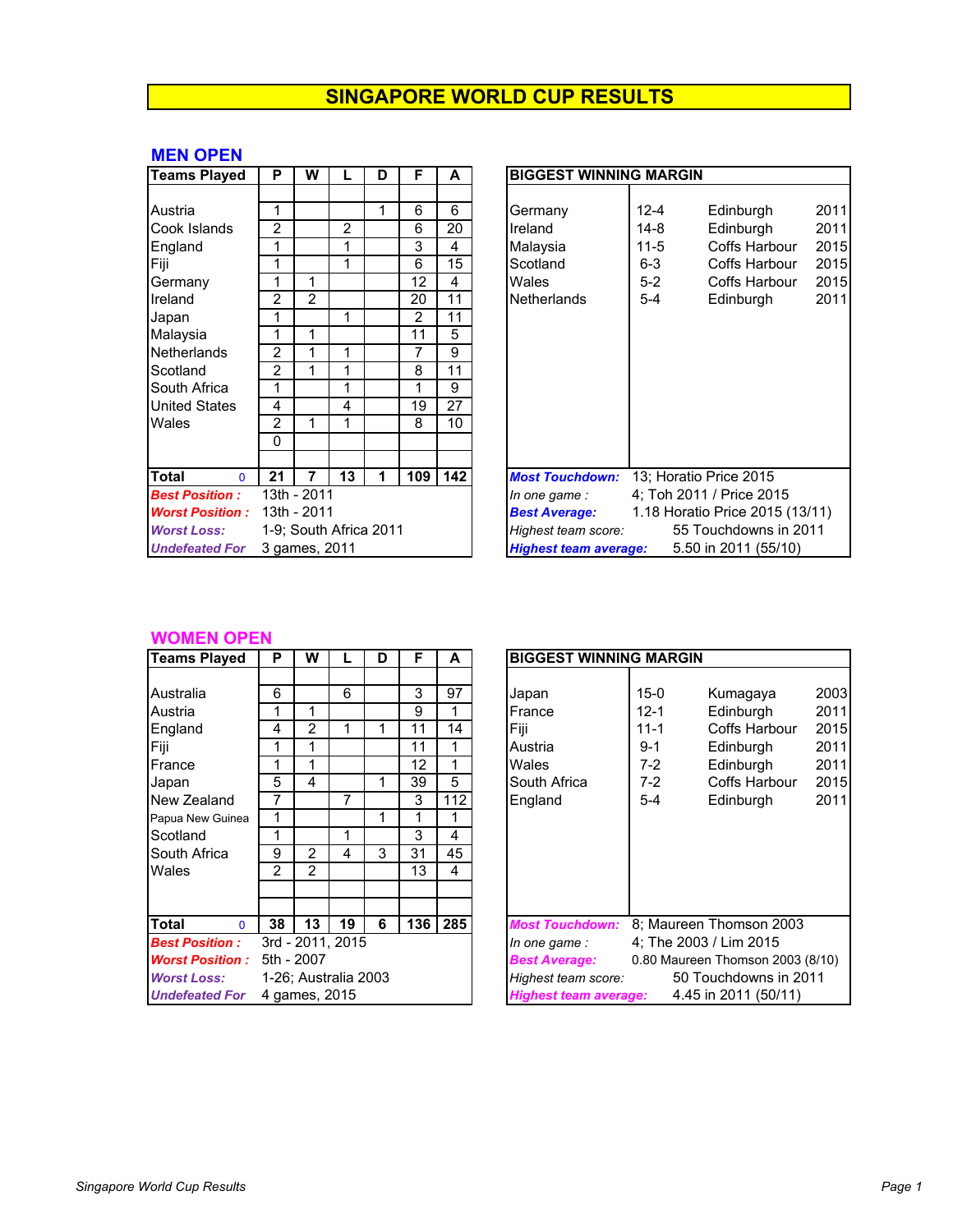#### **MIXED OPEN**

| <b>Teams Played</b>          | P              | W             |                      | D | F              | A               | <b>BIGGEST WINNING MARGIN</b>                                      |
|------------------------------|----------------|---------------|----------------------|---|----------------|-----------------|--------------------------------------------------------------------|
|                              |                |               |                      |   |                |                 |                                                                    |
| Australia                    | 1              |               | 1                    |   | 0              | 28              | Thailand<br>$6 - 2$<br>Kumagaya<br>$\overline{c}$                  |
| Belgium                      | 1              | 1             |                      |   | 5              | $\overline{2}$  | $\overline{a}$<br>$5-2$<br>Belgium<br>Edinburgh                    |
| France                       | $\overline{2}$ |               | $\overline{2}$       |   | 4              | $\overline{10}$ | Fiji<br>$5-3$<br>$\overline{a}$<br>Coffs Harbour                   |
| Guernsey                     | $\overline{2}$ | 1             | 1                    |   | 4              | 7               | <b>United States</b><br>$4 - 2$<br>$\overline{2}$<br>Coffs Harbour |
| Ireland                      | 1              |               | 1                    |   | 3              | $\overline{10}$ | Chile<br>$6-5$<br><b>Coffs Harbour</b><br>$\overline{2}$           |
| Italy                        | 1              |               | 1                    |   | 4              | 5               | $3 - 2$<br>Edinburgh<br>$\overline{2}$<br>Guernsey                 |
| Japan                        | $\overline{2}$ |               | $\overline{2}$       |   | $\overline{c}$ | 14              |                                                                    |
| Chile                        | 1              | 1             |                      |   | $\overline{6}$ | 5               |                                                                    |
| Fiji                         | $\overline{3}$ | 1             | $\overline{c}$       |   | 14             | 14              |                                                                    |
| <b>Niue</b>                  | 1              |               | 1                    |   | $\overline{7}$ | 8               |                                                                    |
| Philippines                  | 1              |               | 1                    |   | 3              | 7               |                                                                    |
| Netherlands                  | 1              |               | 1                    |   | $\overline{2}$ | 9               |                                                                    |
| New Zealand                  | 4              |               | 4                    |   | 5              | 82              |                                                                    |
| Papua New Guinea             | $\overline{1}$ |               | 1                    |   | 4              | 8               |                                                                    |
| Samoa                        | 1              |               | 1                    |   | $\overline{2}$ | 19              |                                                                    |
| South Africa                 | 3              |               | 3                    |   | 4              | 29              |                                                                    |
| Switzerland                  | 1              |               | 1                    |   | 5              | 10              |                                                                    |
| Thailand                     | $\overline{2}$ | 1             | 1                    |   | 11             | 10              |                                                                    |
| Tonga                        | 1              |               | 1                    |   | 4              | 8               |                                                                    |
| <b>United States</b>         | 3              | 1             | 2                    |   | 10             | 24              |                                                                    |
| Wales                        | $\overline{2}$ |               | 1                    | 1 | 10             | 12              |                                                                    |
|                              |                |               |                      |   |                |                 |                                                                    |
|                              |                |               |                      |   |                |                 |                                                                    |
|                              |                |               |                      |   |                |                 |                                                                    |
| <b>Total</b><br>$\mathbf{0}$ | 35             | 6             | 28                   | 1 | 109            | 321             | 13; Ming Hui Vincent Lim 2015<br><b>Most Touchdown:</b>            |
| <b>Best Position:</b>        |                | 6th - 2003    |                      |   |                |                 | 4; Ming Hui Vincent Lim 2015<br>In one game :                      |
| <b>Worst Position:</b>       |                |               | 14th - 1999, 2011    |   |                |                 | 1.30; Vincent Lim 2015 (13/10)<br><b>Best Average:</b>             |
| <b>Worst Loss:</b>           |                |               | 0-28; Australia 2003 |   |                |                 | 41 Touchdowns in 2015<br>Highest team score:                       |
| <b>Undefeated For</b>        |                | 2 games, 2011 |                      |   |                |                 | 4.10 in 2015 (41/10)<br><b>Highest team average:</b>               |

| <b>Teams Played</b>    | P              | W                    | L              | D | F               | A               | <b>BIGGEST WINNING MARGIN</b>                        |                                |  |  |
|------------------------|----------------|----------------------|----------------|---|-----------------|-----------------|------------------------------------------------------|--------------------------------|--|--|
|                        |                |                      |                |   |                 |                 |                                                      |                                |  |  |
| Australia              | 1              |                      | $\mathbf{1}$   |   | $\mathbf 0$     | 28              | Thailand<br>$6 - 2$                                  | 2003<br>Kumagaya               |  |  |
| Belgium                | 1              | 1                    |                |   | 5               | $\overline{2}$  | $5-2$<br>Belgium                                     | 2011<br>Edinburgh              |  |  |
| France                 | $\overline{2}$ |                      | $\overline{2}$ |   | 4               | 10              | Fiji<br>$5-3$                                        | 2015<br><b>Coffs Harbour</b>   |  |  |
| Guernsey               | $\overline{2}$ | 1                    | 1              |   | 4               | 7               | <b>United States</b><br>$4 - 2$                      | Coffs Harbour<br>2015          |  |  |
| Ireland                | 1              |                      | 1              |   | 3               | 10              | Chile<br>$6-5$                                       | 2015<br><b>Coffs Harbour</b>   |  |  |
| Italy                  | 1              |                      | 1              |   | 4               | 5               | $3 - 2$<br>Guernsey                                  | 2011<br>Edinburgh              |  |  |
| Japan                  | $\overline{c}$ |                      | $\overline{2}$ |   | $\overline{c}$  | 14              |                                                      |                                |  |  |
| Chile                  | 1              | 1                    |                |   | 6               | $\overline{5}$  |                                                      |                                |  |  |
| Fiji                   | 3              | 1                    | $\overline{2}$ |   | 14              | $\overline{14}$ |                                                      |                                |  |  |
| Niue                   | 1              |                      | 1              |   | $\overline{7}$  | 8               |                                                      |                                |  |  |
| Philippines            | 1              |                      | 1              |   | 3               | 7               |                                                      |                                |  |  |
| Netherlands            | 1              |                      | 1              |   | $\overline{2}$  | 9               |                                                      |                                |  |  |
| New Zealand            | 4              |                      | 4              |   | 5               | 82              |                                                      |                                |  |  |
| Papua New Guinea       | $\mathbf{1}$   |                      | 1              |   | 4               | 8               |                                                      |                                |  |  |
| Samoa                  | $\mathbf{1}$   |                      | 1              |   | $\overline{2}$  | 19              |                                                      |                                |  |  |
| South Africa           | 3              |                      | 3              |   | 4               | 29              |                                                      |                                |  |  |
| Switzerland            | 1              |                      | 1              |   | $\overline{5}$  | 10              |                                                      |                                |  |  |
| Thailand               | $\overline{2}$ | 1                    | 1              |   | $\overline{11}$ | 10              |                                                      |                                |  |  |
| Tonga                  | 1              |                      | 1              |   | $\overline{4}$  | 8               |                                                      |                                |  |  |
| <b>United States</b>   | 3              | 1                    | $\overline{2}$ |   | 10              | $\overline{24}$ |                                                      |                                |  |  |
| Wales                  | $\overline{2}$ |                      | 1              | 1 | 10              | 12              |                                                      |                                |  |  |
|                        |                |                      |                |   |                 |                 |                                                      |                                |  |  |
|                        |                |                      |                |   |                 |                 |                                                      |                                |  |  |
|                        |                |                      |                |   |                 |                 |                                                      |                                |  |  |
| Total<br>$\Omega$      | 35             | 6                    | 28             | 1 | 109             | 321             | <b>Most Touchdown:</b>                               | 13; Ming Hui Vincent Lim 2015  |  |  |
| <b>Best Position:</b>  |                | 6th - 2003           |                |   |                 |                 | In one game:                                         | 4; Ming Hui Vincent Lim 2015   |  |  |
| <b>Worst Position:</b> |                | 14th - 1999, 2011    |                |   |                 |                 | <b>Best Average:</b>                                 | 1.30; Vincent Lim 2015 (13/10) |  |  |
| <b>Worst Loss:</b>     |                | 0-28; Australia 2003 |                |   |                 |                 | 41 Touchdowns in 2015<br>Highest team score:         |                                |  |  |
| <b>Undefeated For</b>  |                | 2 games, 2011        |                |   |                 |                 | 4.10 in 2015 (41/10)<br><b>Highest team average:</b> |                                |  |  |

#### **MIXED OVER 30 YEARS**

| <b>Teams Played</b>      | Р             | W                      |                | D | F  | A   | <b>BIGGEST WINNING MARGIN</b>                                 |  |  |  |  |
|--------------------------|---------------|------------------------|----------------|---|----|-----|---------------------------------------------------------------|--|--|--|--|
| Australia                | 2             |                        | 2              |   |    | 40  | $12 - 5$<br>Scotland<br>2<br>Stellenbosch                     |  |  |  |  |
| England                  | 3             |                        | 3              |   | 6  | 30  | $\overline{2}$<br><b>United States</b><br>7-6<br>Stellenbosch |  |  |  |  |
| <b>Netherlands</b>       |               |                        |                |   | 5  | 5   | $5 - 4$<br>$\overline{2}$<br>Coffs Harbour<br><b>Niue</b>     |  |  |  |  |
| New Zealand              | 2             |                        | $\overline{2}$ |   | 0  | 37  |                                                               |  |  |  |  |
| <b>Niue</b>              | $\mathcal{P}$ |                        |                |   | 6  | 9   |                                                               |  |  |  |  |
| Scotland                 |               |                        |                |   | 12 | 5   |                                                               |  |  |  |  |
| South Africa             |               |                        |                |   | 5  | 12  |                                                               |  |  |  |  |
| <b>United States</b>     |               |                        |                |   |    | 6   |                                                               |  |  |  |  |
|                          |               |                        |                |   |    |     |                                                               |  |  |  |  |
| <b>Total</b><br>$\Omega$ | 13            | 3                      | 9              |   | 42 | 144 | 9; Taloni & James Te Amo 200<br><b>Most Touchdown:</b>        |  |  |  |  |
| <b>Best Position:</b>    |               | 5th - 2015             |                |   |    |     | 4; Jennifer Te Amo 2007<br>In one game:                       |  |  |  |  |
| <b>Worst Position:</b>   |               | 8th - 2007             |                |   |    |     | 1.5 Taloni & James Te Amo 2007 (9/<br><b>Best Average:</b>    |  |  |  |  |
| <b>Worst Loss:</b>       |               | 0-20; New Zealand 2015 |                |   |    |     | 29 Touchdowns in 2007<br>Highest team score:                  |  |  |  |  |
| <b>Undefeated For</b>    |               | 2 games 2007           |                |   |    |     | 4.83 in 2007 (29/6)<br><b>Highest team average:</b>           |  |  |  |  |

| <b>Teams Played</b>    | Р  | W                      |               | D | F  | A   | <b>BIGGEST WINNING MARGIN</b>                                |
|------------------------|----|------------------------|---------------|---|----|-----|--------------------------------------------------------------|
|                        |    |                        |               |   |    |     |                                                              |
| Australia              | 2  |                        | 2             |   |    | 40  | 2007<br>Scotland<br>$12 - 5$<br>Stellenbosch                 |
| England                | 3  |                        | 3             |   | 6  | 30  | <b>United States</b><br>2007<br>$7-6$<br>Stellenbosch        |
| <b>Netherlands</b>     |    |                        |               |   | 5  | 5   | 2015<br>Coffs Harbour<br>$5 - 4$<br><b>Niue</b>              |
| New Zealand            | 2  |                        | $\mathcal{P}$ |   | 0  | 37  |                                                              |
| Niue                   | 2  |                        |               |   | 6  | 9   |                                                              |
| Scotland               |    |                        |               |   | 12 | 5   |                                                              |
| South Africa           |    |                        |               |   | 5  | 12  |                                                              |
| <b>United States</b>   |    |                        |               |   |    | 6   |                                                              |
|                        |    |                        |               |   |    |     |                                                              |
| Total<br>$\Omega$      | 13 | 3                      | 9             |   | 42 | 144 | 9; Taloni & James Te Amo 2007<br><b>Most Touchdown:</b>      |
| <b>Best Position :</b> |    | 5th - 2015             |               |   |    |     | 4; Jennifer Te Amo 2007<br>In one game:                      |
| <b>Worst Position:</b> |    | 8th - 2007             |               |   |    |     | 1.5 Taloni & James Te Amo 2007 (9/6)<br><b>Best Average:</b> |
| <b>Worst Loss:</b>     |    | 0-20: New Zealand 2015 |               |   |    |     | 29 Touchdowns in 2007<br>Highest team score:                 |
| <b>Undefeated For</b>  |    | 2 games 2007           |               |   |    |     | 4.83 in 2007 (29/6)<br><b>Highest team average:</b>          |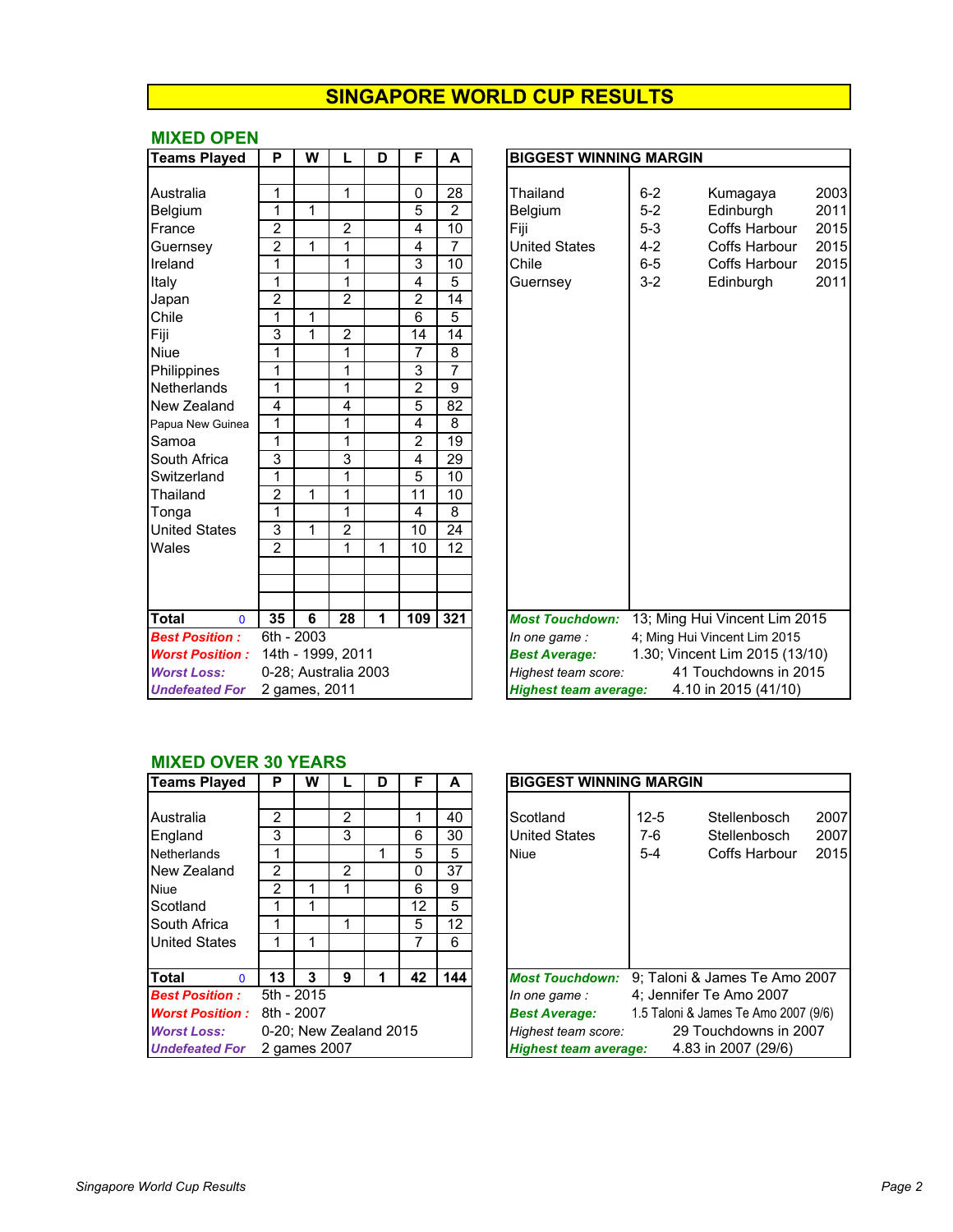#### **MEN OVER 35 YEARS**

| <b>Teams Played</b>    | P             | w                      |   | D | F  | A  | <b>BIGGEST WINNING MARGIN</b>                       |
|------------------------|---------------|------------------------|---|---|----|----|-----------------------------------------------------|
| Australia              | 3             |                        | 3 |   |    | 42 | $12 - 2$<br>Kumagaya<br>Japan                       |
| Japan                  | 3             | 3                      |   |   | 30 |    |                                                     |
| New Zealand            | $\mathcal{P}$ |                        | 2 |   |    | 29 |                                                     |
|                        |               |                        |   |   |    |    |                                                     |
|                        |               |                        |   |   |    |    |                                                     |
| <b>Totals</b><br>n     | 8             | 3                      | 5 |   | 32 | 78 | 10; Darren Blakely 2003<br><b>Most Touchdown:</b>   |
| <b>Best Position:</b>  |               | $3rd - 2003$           |   |   |    |    | 4; Darren Blakely 2003<br>In one game :             |
| <b>Worst Position:</b> |               | $3rd - 2003$           |   |   |    |    | 1.25 Darren Blakely 2003<br><b>Best Average:</b>    |
| <b>Worst Loss:</b>     |               | 1-19; New Zealand 2003 |   |   |    |    | 32 Touchdowns in<br>Highest team score:             |
| <b>Undefeated For</b>  |               | 1 game, 2003           |   |   |    |    | 4.00 in 2003 (32/8)<br><b>Highest team average:</b> |

| Teams Played                  | Р | W                      |               | D |    | А  | <b>BIGGEST WINNING MARGIN</b>                           |
|-------------------------------|---|------------------------|---------------|---|----|----|---------------------------------------------------------|
|                               |   |                        |               |   |    |    |                                                         |
| Australia                     | 3 |                        | 3             |   |    | 42 | 2003<br>$12 - 2$<br>Kumagaya<br>Japan                   |
| Japan                         | 3 | 3                      |               |   | 30 |    |                                                         |
| New Zealand                   | 2 |                        | $\mathcal{P}$ |   |    | 29 |                                                         |
|                               |   |                        |               |   |    |    |                                                         |
|                               |   |                        |               |   |    |    |                                                         |
|                               |   |                        |               |   |    |    |                                                         |
| <b>Totals</b><br><sup>0</sup> | 8 | 3                      | 5             | 0 | 32 | 78 | 10; Darren Blakely 2003<br><b>Most Touchdown:</b>       |
| <b>Best Position :</b>        |   | $3rd - 2003$           |               |   |    |    | 4; Darren Blakely 2003<br>In one game:                  |
| <b>Worst Position:</b>        |   | $3rd - 2003$           |               |   |    |    | 1.25 Darren Blakely 2003 (10/8)<br><b>Best Average:</b> |
| <b>Worst Loss:</b>            |   | 1-19; New Zealand 2003 |               |   |    |    | 32 Touchdowns in 2003<br>Highest team score:            |
| <b>Undefeated For</b>         |   | 1 game, 2003           |               |   |    |    | 4.00 in 2003 (32/8)<br><b>Highest team average:</b>     |

### **MEN OVER 40 YEARS**

| <b>Teams Played</b>                                                                                                         | P                                                                                          | W                                                       |                                                   | D            | F                                                                         | A                                                                                                          | <b>BIGGEST WINNING MARGIN</b>                                                                                                                                                                                                                               |
|-----------------------------------------------------------------------------------------------------------------------------|--------------------------------------------------------------------------------------------|---------------------------------------------------------|---------------------------------------------------|--------------|---------------------------------------------------------------------------|------------------------------------------------------------------------------------------------------------|-------------------------------------------------------------------------------------------------------------------------------------------------------------------------------------------------------------------------------------------------------------|
| Australia<br>England<br>Fiji<br>France<br>Ireland<br>Italy<br>Japan<br>New Zealand<br>Niue<br><b>PNG</b><br>Scotland        | 5<br>$\overline{2}$<br>1<br>1<br>1<br>1<br>1<br>4<br>5<br>$\overline{2}$<br>$\overline{2}$ | 1<br>1<br>2<br>1                                        | 5<br>$\overline{2}$<br>1<br>1<br>1<br>4<br>5<br>1 |              | 1<br>$\overline{2}$<br>1<br>7<br>3<br>6<br>$\Omega$<br>1<br>13<br>23<br>5 | 95<br>9<br>$\overline{2}$<br>6<br>$\overline{7}$<br>3<br>$\overline{4}$<br>$\overline{73}$<br>36<br>5<br>6 | $\mathbf{1}$<br><b>PNG</b><br>$11 - 1$<br>Sydney<br>$\overline{c}$<br>$6 - 3$<br>Italy<br>Edinburgh<br>$\overline{a}$<br>$7-6$<br>France<br>Edinburgh<br>$\overline{c}$<br>Wales<br>$5-4$<br>Edinburgh<br>$\overline{2}$<br>$3-2$<br>Scotland<br>Edinburgh  |
| <b>United States</b><br>Wales                                                                                               | 1<br>$\overline{2}$                                                                        | 1                                                       | 1<br>1                                            |              | 3<br>8                                                                    | 6<br>9                                                                                                     |                                                                                                                                                                                                                                                             |
| <b>Totals</b><br>$\Omega$<br><b>Best Position:</b><br><b>Worst Position:</b><br><b>Worst Loss:</b><br><b>Undefeated For</b> | 28<br>9th - 2015                                                                           | 6<br>4th - 1999<br>0-24; Australia 1999<br>2 games 2011 | 22                                                | $\mathbf{0}$ | 73                                                                        | 261                                                                                                        | 8; Anthony McMahon 2011<br><b>Most Touchdown:</b><br>3; Johnstone & McMahon 201<br>In one game:<br>0.80 McMahon 2011 (8/10)<br><b>Best Average:</b><br>32 Touchdowns in 2011<br>Highest team score:<br>3.20 in 2011 (32/10)<br><b>Highest team average:</b> |

| <b>Teams Played</b>           | P              | W                    |    | D           | F              | A              | <b>BIGGEST WINNING MARGIN</b> |                              |
|-------------------------------|----------------|----------------------|----|-------------|----------------|----------------|-------------------------------|------------------------------|
|                               |                |                      |    |             |                |                |                               |                              |
| Australia                     | 5              |                      | 5  |             | 1              | 95             | <b>PNG</b>                    | 1999<br>$11 - 1$<br>Sydney   |
| England                       | $\overline{2}$ |                      | 2  |             | $\overline{2}$ | 9              | Italy                         | 2011<br>$6-3$<br>Edinburgh   |
| Fiji                          | 1              |                      | 1  |             | 1              | 2              | France                        | 2011<br>Edinburgh<br>7-6     |
| France                        | 1              | 1                    |    |             | 7              | 6              | Wales                         | 2011<br>$5-4$<br>Edinburgh   |
| Ireland                       | 1              |                      | 1  |             | 3              | 7              | Scotland                      | $3 - 2$<br>2011<br>Edinburgh |
| Italy                         | 1              | 1                    |    |             | 6              | $\overline{3}$ |                               |                              |
| Japan                         | 1              |                      | 1  |             | $\Omega$       | 4              |                               |                              |
| New Zealand                   | 4              |                      | 4  |             | 1              | 73             |                               |                              |
| Niue                          | 5              |                      | 5  |             | 13             | 36             |                               |                              |
| <b>PNG</b>                    | 2              | 2                    |    |             | 23             | 5              |                               |                              |
| Scotland                      | $\overline{2}$ | 1                    | 1  |             | 5              | 6              |                               |                              |
| <b>United States</b>          | 1              |                      | 1  |             | 3              | 6              |                               |                              |
| Wales                         | $\mathfrak{p}$ | 1                    | 1  |             | 8              | 9              |                               |                              |
|                               |                |                      |    |             |                |                |                               |                              |
|                               |                |                      |    |             |                |                |                               |                              |
|                               |                |                      |    |             |                |                |                               |                              |
| <b>Totals</b><br>$\mathbf{0}$ | 28             | 6                    | 22 | $\mathbf 0$ | 73             | 261            | <b>Most Touchdown:</b>        | 8; Anthony McMahon 2011      |
| <b>Best Position :</b>        |                | 4th - 1999           |    |             |                |                | In one game:                  | 3; Johnstone & McMahon 2011  |
| <b>Worst Position :</b>       | $9th - 2015$   |                      |    |             |                |                | <b>Best Average:</b>          | 0.80 McMahon 2011 (8/10)     |
| <b>Worst Loss:</b>            |                | 0-24; Australia 1999 |    |             |                |                | Highest team score:           | 32 Touchdowns in 2011        |
| <b>Undefeated For</b>         |                | 2 games 2011         |    |             |                |                | <b>Highest team average:</b>  | 3.20 in 2011 (32/10)         |
|                               |                |                      |    |             |                |                |                               |                              |

## **Overall Performance**

| <b>Divisions</b>   | Р   | W  | L  | D        | F   | A    | Ave. |
|--------------------|-----|----|----|----------|-----|------|------|
|                    |     |    |    |          |     |      |      |
| <b>Mens</b>        | 21  | 7  | 13 |          | 109 | 142  | 0.77 |
| <b>Women</b>       | 38  | 13 | 19 | 6        | 136 | 285  | 0.5  |
| <b>Mixed</b>       | 35  | 6  | 28 |          | 109 | 321  | 0.34 |
| <b>Mixed 30</b>    | 13  | 3  | 9  |          | 42  | 144  | 0.29 |
| Mens 35            | 8   | 3  | 5  | 0        | 32  | 78   | 0.41 |
| Mens <sub>40</sub> | 28  | 6  | 22 | $\Omega$ | 73  | 261  | 0.28 |
|                    |     |    |    |          |     |      |      |
|                    | 143 | 38 | 96 | 9        | 501 | 1231 |      |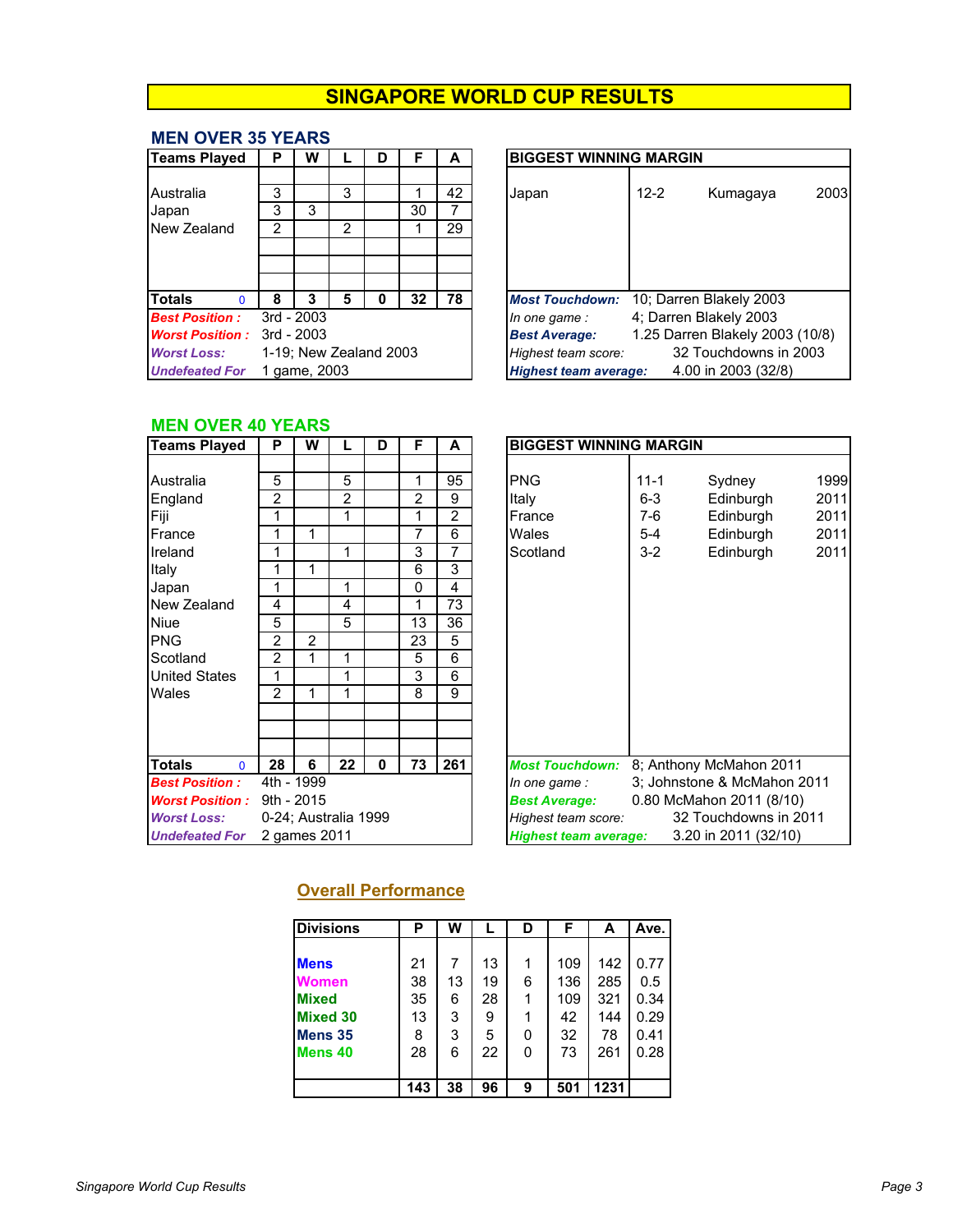| <b>Excluding finals</b> |      |                          |              |      | <b>Best Attack</b> | <b>Including finals</b> |                    |    |      |      |      |      |  |  |  |  |  |  |  |  |  |  |                  |      |      |  |           |  |
|-------------------------|------|--------------------------|--------------|------|--------------------|-------------------------|--------------------|----|------|------|------|------|--|--|--|--|--|--|--|--|--|--|------------------|------|------|--|-----------|--|
| <b>Most</b>             | Year | <b>Best Ave.</b><br>Year |              |      |                    |                         |                    |    |      |      |      |      |  |  |  |  |  |  |  |  |  |  | <b>Divisions</b> | Most | Year |  | Best Ave. |  |
|                         |      |                          |              |      |                    |                         |                    |    |      |      |      |      |  |  |  |  |  |  |  |  |  |  |                  |      |      |  |           |  |
| 50                      | 2011 | 50                       | 5.56         | 2011 | <b>Mens</b>        | 55                      | 2011               | 55 | 5.50 | 2011 |      |      |  |  |  |  |  |  |  |  |  |  |                  |      |      |  |           |  |
| 45                      | 2011 | 45                       | 5.00         | 2011 | <b>Women</b>       | 50                      | 2011               | 50 | 4.11 | 2011 |      |      |  |  |  |  |  |  |  |  |  |  |                  |      |      |  |           |  |
| 36                      | 2015 | 36                       | 4.00         | 2105 | <b>Mixed</b>       | 41                      | 2015               | 41 | 4.10 | 2015 |      |      |  |  |  |  |  |  |  |  |  |  |                  |      |      |  |           |  |
| 29                      | 2007 | 29                       | 4.83         | 2007 | <b>Mixed 30</b>    | 29                      | 2007               | 29 | 4.83 | 2007 |      |      |  |  |  |  |  |  |  |  |  |  |                  |      |      |  |           |  |
| 22                      | 2003 | 22                       | 3.67         | 2003 | Mens <sub>35</sub> | 32                      | 2003               | 32 | 4.00 | 2003 |      |      |  |  |  |  |  |  |  |  |  |  |                  |      |      |  |           |  |
| 29                      | 2011 | 28                       | 3.50<br>1999 |      |                    |                         | Mens <sub>40</sub> | 32 | 2011 | 32   | 3.20 | 2011 |  |  |  |  |  |  |  |  |  |  |                  |      |      |  |           |  |
|                         |      |                          |              |      |                    |                         |                    |    |      |      |      |      |  |  |  |  |  |  |  |  |  |  |                  |      |      |  |           |  |

| <b>Excluding finals</b> |      |                   |      |      | <b>Best Defence</b> | <b>Including finals</b> |      |    |      |      |  |  |  |  |  |  |  |  |  |  |                  |                           |  |  |      |
|-------------------------|------|-------------------|------|------|---------------------|-------------------------|------|----|------|------|--|--|--|--|--|--|--|--|--|--|------------------|---------------------------|--|--|------|
| Less                    | Year | Year<br>Best Ave. |      |      |                     |                         |      |    |      |      |  |  |  |  |  |  |  |  |  |  | <b>Divisions</b> | Year<br>Best Ave.<br>Less |  |  | Year |
|                         |      |                   |      |      |                     |                         |      |    |      |      |  |  |  |  |  |  |  |  |  |  |                  |                           |  |  |      |
| 61                      | 2011 | 61                | 6.78 | 2011 | <b>Mens</b>         | 65                      | 2011 | 65 | 6.50 | 2011 |  |  |  |  |  |  |  |  |  |  |                  |                           |  |  |      |
| 35                      | 2015 | 35                | 4.38 | 2105 | <b>Women</b>        | 37                      | 2015 | 37 | 4.11 | 2105 |  |  |  |  |  |  |  |  |  |  |                  |                           |  |  |      |
| 56                      | 2015 | 56                | 6.22 | 2105 | <b>Mixed</b>        | 59                      | 2015 | 59 | 5.90 | 2105 |  |  |  |  |  |  |  |  |  |  |                  |                           |  |  |      |
| 61                      | 2015 | 68                | 11.3 | 2007 | <b>Mixed 30</b>     | 68                      | 2007 | 76 | 10.8 | 2105 |  |  |  |  |  |  |  |  |  |  |                  |                           |  |  |      |
| 58                      | 2033 | 58                | 9.67 | 2003 | Mens <sub>35</sub>  | 78                      | 2003 | 78 | 9.75 | 2003 |  |  |  |  |  |  |  |  |  |  |                  |                           |  |  |      |
| 62                      | 2015 | 64                | 7.11 | 2011 | Mens <sub>40</sub>  | 62                      | 2015 | 66 | 6.60 | 2011 |  |  |  |  |  |  |  |  |  |  |                  |                           |  |  |      |
|                         |      |                   |      |      |                     |                         |      |    |      |      |  |  |  |  |  |  |  |  |  |  |                  |                           |  |  |      |

| <b>Excluding finals</b>     |      |             | <b>Best For &amp; Against</b> | <b>Including finals</b> |      |      |  |
|-----------------------------|------|-------------|-------------------------------|-------------------------|------|------|--|
| <b>Best Average</b><br>Year |      |             | <b>Divisions</b>              | <b>Best Average</b>     |      | Year |  |
|                             |      |             |                               |                         |      |      |  |
| 50-61                       |      | $0.82$ 2011 | <b>Mens</b>                   | 2015                    | 0.85 | 2011 |  |
| 45-54                       | 0.83 | 2011        | <b>Women</b>                  | 33-37                   | 0.89 | 2011 |  |
| 36-56                       | 0.64 | 2015        | <b>Mixed</b>                  | 41-59                   | 0.69 | 2015 |  |
| 29-68                       | 0.43 | 2007        | <b>Mixed 30</b>               | 29-68                   | 0.43 | 2007 |  |
| 22-58                       | 0.38 | 2003        | Mens 35                       | 32-78                   | 0.41 | 2003 |  |
| 29-64                       | 0.45 | 2011        | Mens 40                       | $32 - 66$               | 0.48 | 2011 |  |
|                             |      |             |                               |                         |      |      |  |